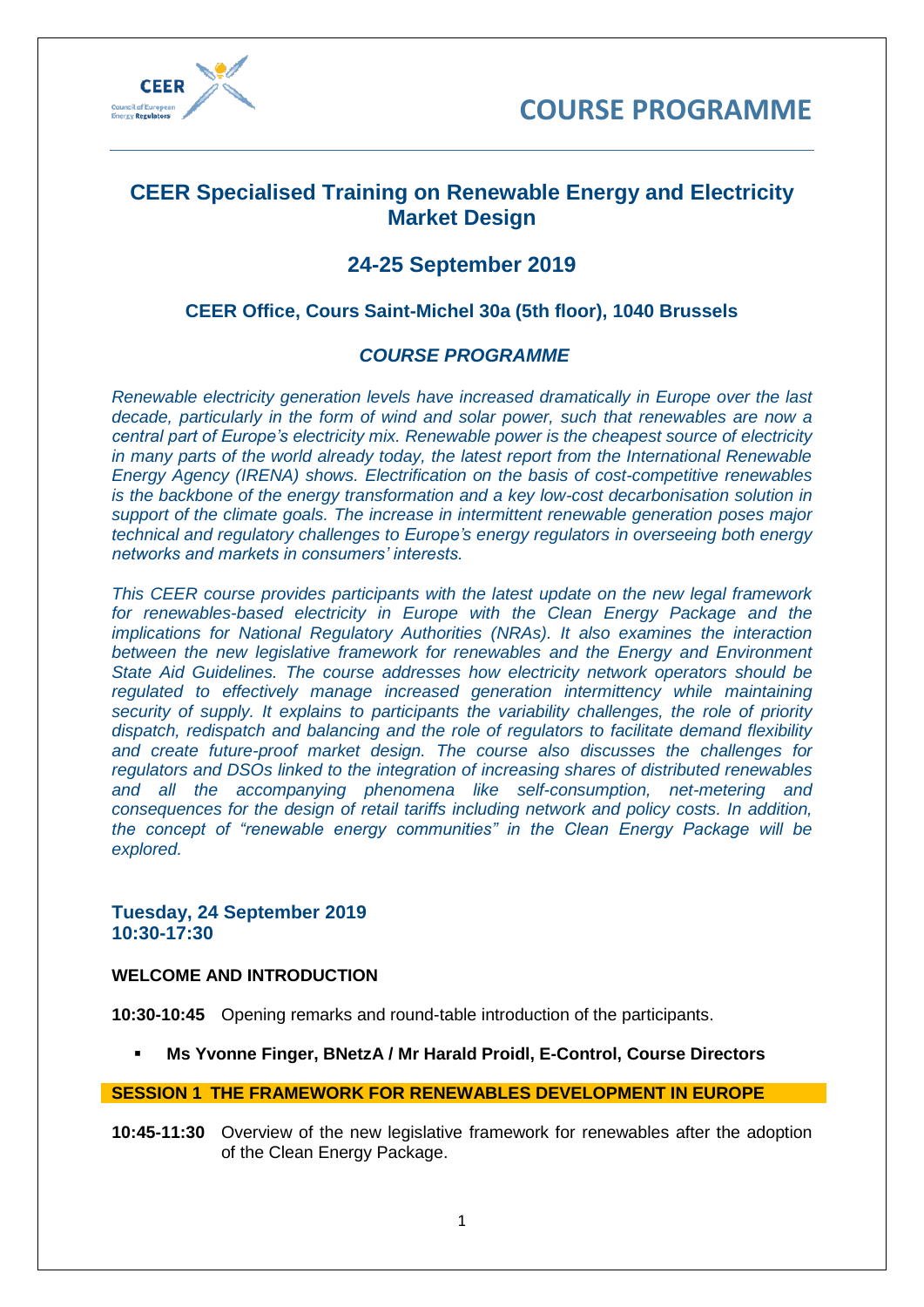



▪ **Mr Jan Steinkohl, European Commission, DG ENER**

**Discussion/ Q&A** (15 min)

- **11:30-12:15** Designing market interventions in the context of the new legislative framework for renewables (the Renewable Energy Directive, the Internal Electricity Market Regulation and Directive) and the Energy and Environment State Aid Guidelines.
	- **Mr Alejandro Donnay Ferro, European Commission, DG COMP**

**Discussion/ Q&A** (15 min)

*12:15-13:15 Lunch break – CEER office*

- **13:15-14:00** Overview of the main support schemes in Europe, their design, cost and interaction with wholesale markets. Implementation challenges for NRAs linked to the new legislative framework.
	- **Ms Yvonne Finger, Co-Chair of CEER Sustainable Development Work Stream. Course Director**

**Discussion/Q&A** (20 min)

- **14:00-14:45** Group work on the implications for NRAs in the implementation of the Renewable Energy Directive and the Internal Electricity Market Regulation and Directive.
	- **Ms Yvonne Finger, BNetzA / Mr Harald Proidl, E-Control, Course Directors**

*14:45-15:00 Coffee break*

**SESSION 2 MARKET INTEGRATION OF RENEWABLES** 

- **15:00-15:45** The variability challenge and how to design energy markets (products, gate closure times, delivery time) to reflect specificities of intermittent generation.
	- **Ms Hélène Robaye, Engie**

**Discussion/Q&A** (20 min)

**15:45-16:30** Renewables in the context of priority dispatch and redispatch schemes.

- **Mr Marco Pasquadibisceglie, ARERA, System Operation Task Force Chair**
- **16:30-17:15** Group work on the impact of renewables on wholesale energy markets and market integration.
	- **Ms Hélène Robaye, Engie / Mr Marco Pasquadibisceglie, ARERA, System Operation Task Force Chair**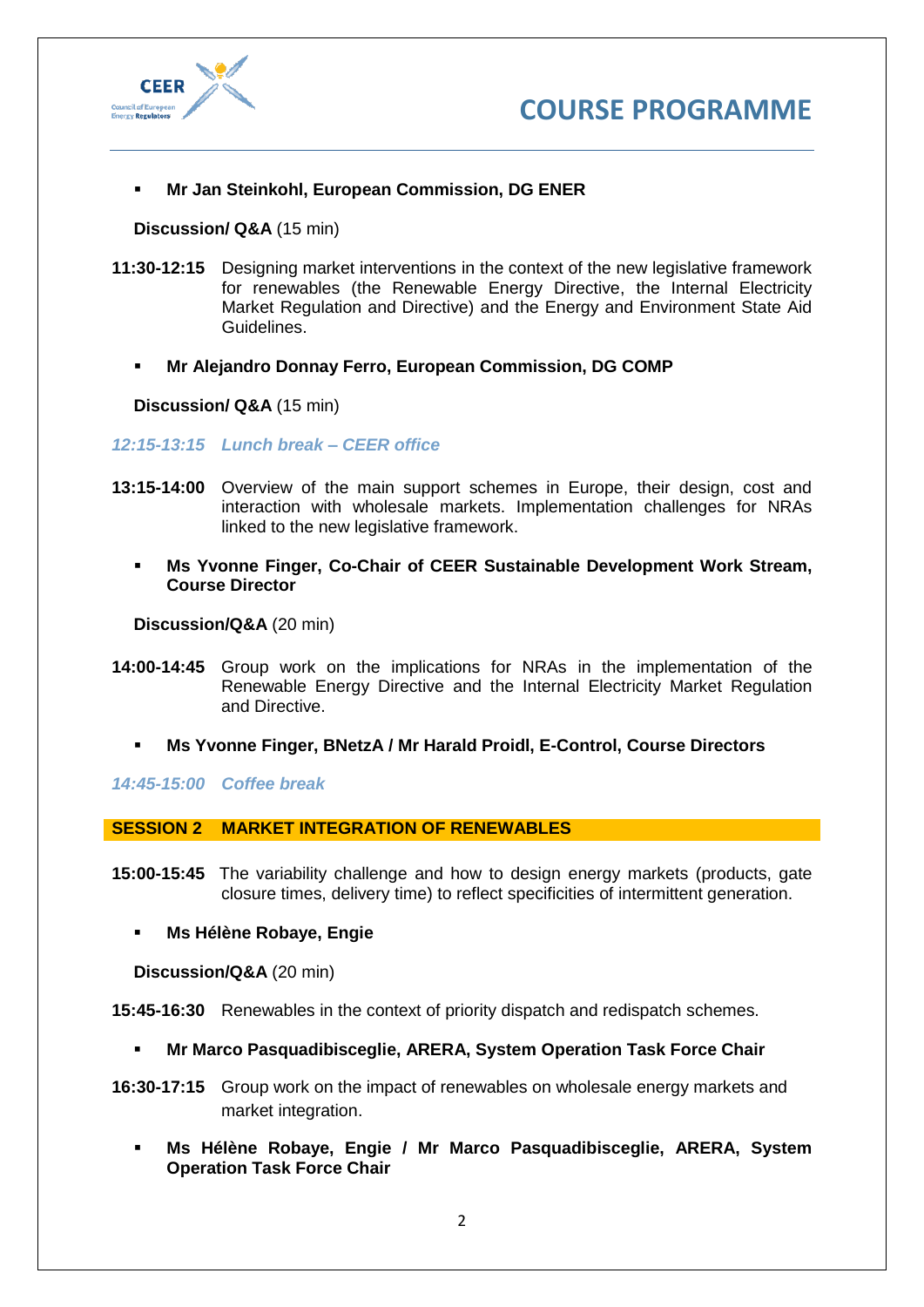



**17:15-17:30** Wrap up of Day 1.

- **Ms Yvonne Finger, BNetzA / Mr Harald Proidl, E-Control, Course Directors**
- **17:30-18:30** Reception drinks For those who wish to join, we will host a small drinks reception at the CEER office – all participants and lecturers welcome!

**- END FIRST DAY-**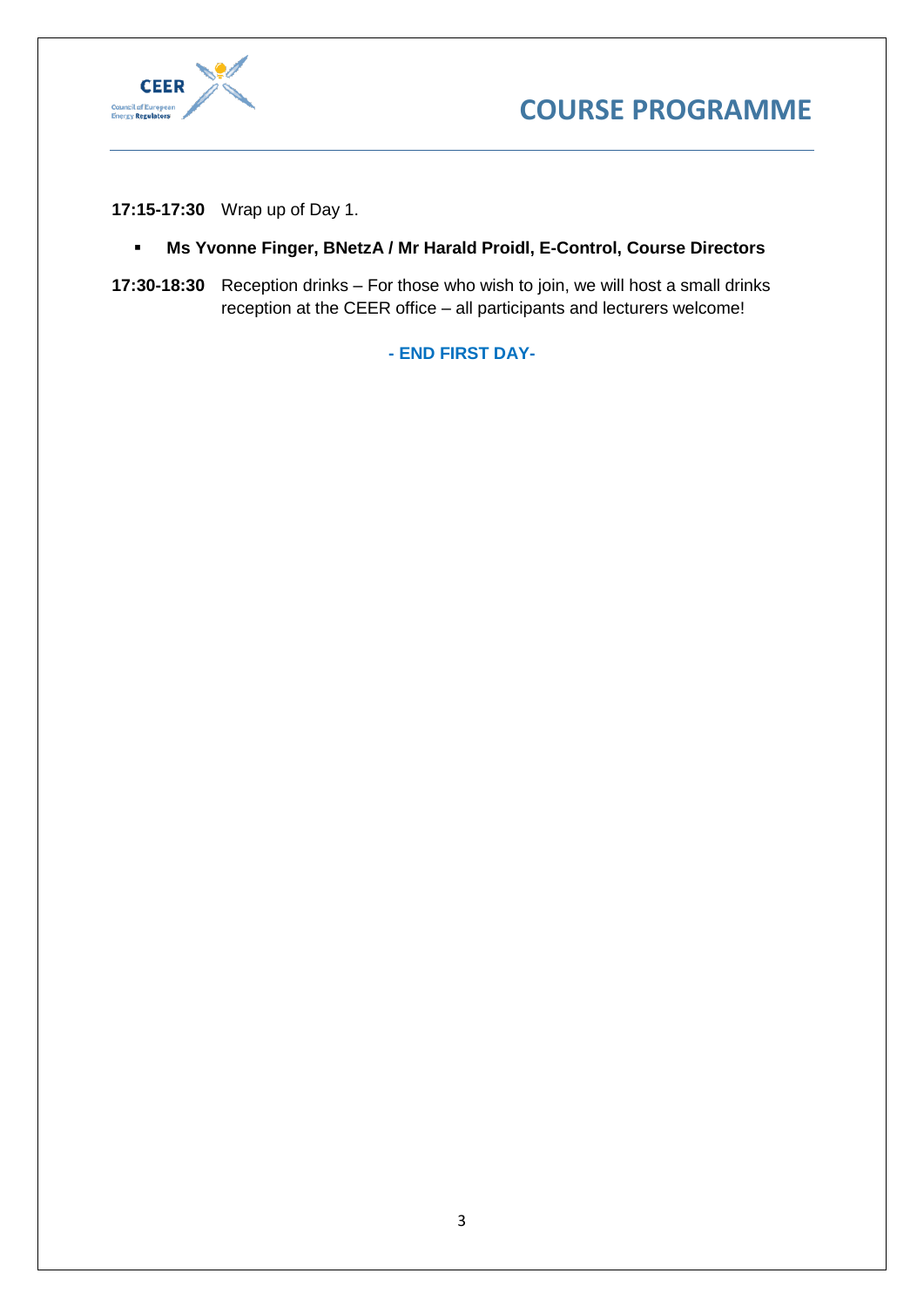

# **Wednesday, 25 September 2019**

#### **09:00-16:15**

### **SESSION 2 MARKET INTEGRATION OF RENEWABLES**

#### **09:00-10:00** Balancing and integration of renewables in the electricity market design.

- Balancing renewables in practice.

- Implementation of the Electricity Balancing Guideline, progress and plans for the implementation projects and platforms: TERRE, MARI, PICASSO, IGCC and FCR as part of the market design required for the integration of renewables.

▪ **Mr Alexander Dusolt, ENTSO-E**

#### **Discussion/Q&A** (15 min)

- **10:00-10:45** Case study on balancing and integration of renewables in the electricity market design from the Nordic region.
	- **Mr Bernt Anders Hoff, Statnett**

**Discussion/Q&A** (15 min)

#### *10:45-11:00 Coffee break*

- **11:00-12:00** Case study on network and market changes to facilitate increased levels of intermittent renewable generation – Ireland.
	- **Mr Robert O'Rourke, CRU**

**Discussion/Q&A** (15 min)

*12:00–13:00 Lunch break – CEER office*

- **13:00-14:00** The role of regulators to facilitate demand flexibility and create future-proof market design.
	- The role of regulators to accommodate ancillary services
	- The role of regulators to facilitate demand flexibility (including new products/ closing time on the market reflecting RES characteristics)
	- The role of regulators regarding reserve markets
	- **Mr Veli-Pekka Saajo, Energiavirasto**

#### **Discussion/Q&A** (15 min)

**14:00-14:45** The challenges for regulators and DSOs linked to the integration of increasing shares of distributed renewables and all the accompanying phenomena like